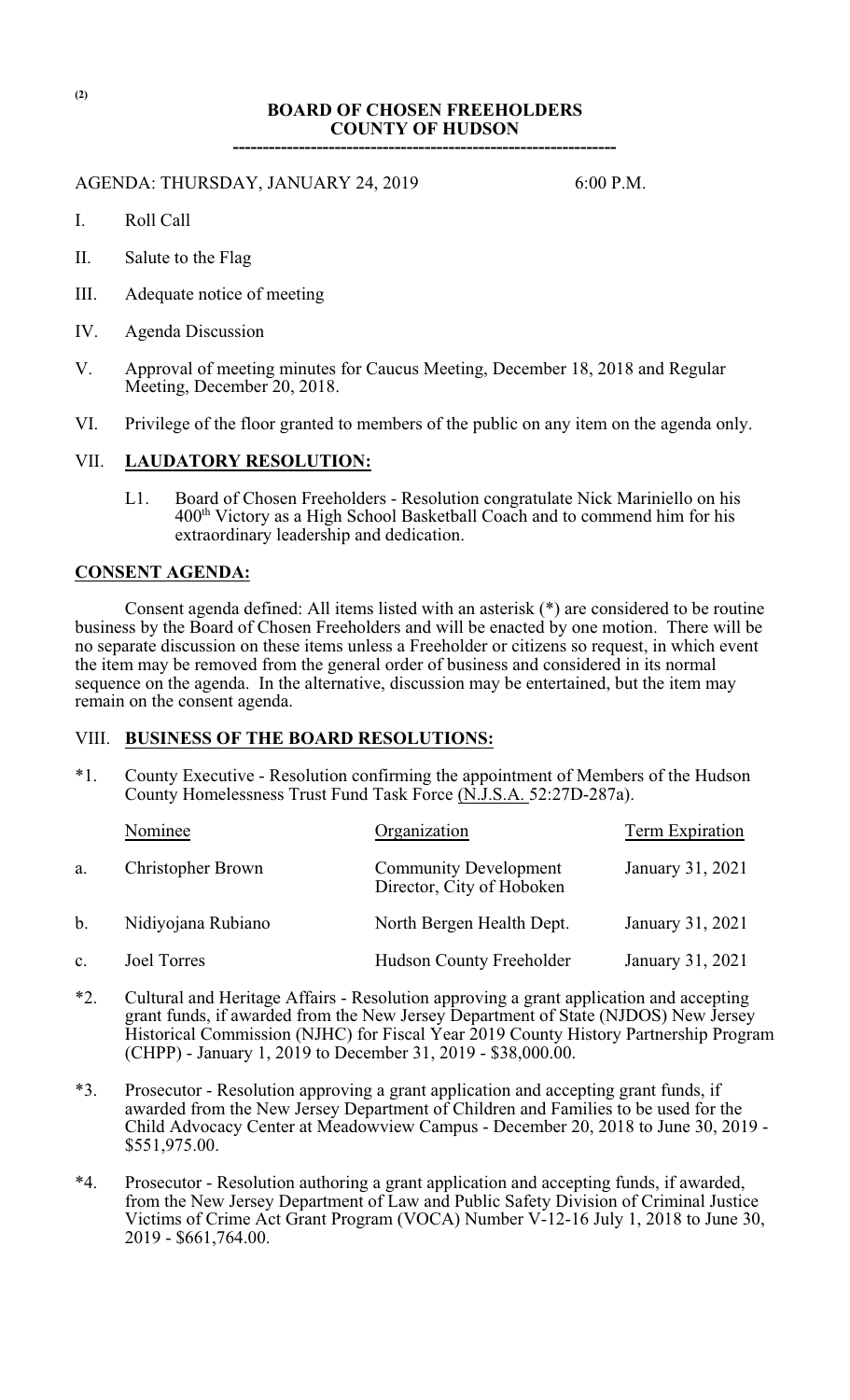- \*5. Roads and Public Property Resolution authorizing application for and acceptance of grant funds, if awarded from the New Jersey Department of Transportation (NJDOT) for the FY 2019 State Aid Annual Transportation Program - \$6,542,382.00.
- \*6. Roads and Public Property Resolution authorizing application for and acceptance of funds, if awarded from the North Jersey Transportation Planning Authority (NJTPA) for the FY 2020 Local Capital Project Delivery (LCPD) Program Concept Development Phase Study for John  $\hat{F}$ . Kennedy Boulevard from  $43^{rd}$  Street to  $64^{th}$  Street in the Township of North Bergen, City of Union City and Town of West New York.
- \*7. Sheriff Resolution authorizing payment to Morpho Trak, LLC d/b/a Idemia Indentity and Security USA, LLC for the support and maintenance of Proprietary Computer Hardware and Software - January 1, 2019 to December 31, 2019 -  $$10,506.58$ .

### \*8. Purchasing - Approve Purchasing Agent's award, purchases made under State Contracts:

|               | <b>VENDOR</b>                                  | <b>COMMODITY</b>                                                                     | <b>AMOUNT</b> | <b>DEPT</b>                                   |
|---------------|------------------------------------------------|--------------------------------------------------------------------------------------|---------------|-----------------------------------------------|
| a.            | <b>Atlantic Tactical</b><br>Somerset, N.J.     | <b>Purchase Tactical</b><br>Pants                                                    | \$2,643.28    | Correctional<br>Center                        |
| $\mathbf b$ . | Chas S. Winner Ford<br>Cherry Hill, N.J.       | Purchase (4) Four<br>Unmarked 2019<br>Police SUV's                                   | \$108,748.00  | Sheriff's<br>Office                           |
| c.            | Cisco Systems, Inc.<br>Teterboro, N.J.         | <b>CDI Cisco SmartNet</b><br>Maintenance Agreement                                   | \$24,613.58   | Data<br>Processing                            |
| d.            | <b>Dell Marketing</b><br>Matawan, N.J.         | Microcomputers,<br>Workstations and<br><b>Associated Products</b><br>$(\$30,000.00)$ | \$55,776.30   | Various                                       |
|               |                                                | Dell Power Edge Server<br><b>Extended Warranty</b><br>$(\$25,776.30)$                |               | Data<br>Processing                            |
| e.            | <b>General Sales</b><br>Kenvil, N.J.           | <b>Additional Equipment</b><br>for (2) Chevy Tahoe's                                 | \$6,375.04    | Sheriff's<br>Office                           |
| f.            | Goodyear Commercial<br>Tires<br>Harrison, N.J. | <b>Automobile Tires</b>                                                              | \$5,000.00    | Various                                       |
| g.            | Grainger, Inc.<br>Vineland, N.J.               | <b>Industrial Supplies</b>                                                           | \$30,000.00   | Various                                       |
| h.            | *Jewel Electric Supply<br>Jersey City, N.J.    | <b>Electrical Equipment</b><br>and Supplies                                          | \$30,000.00   | <b>Various</b>                                |
| I.            | *M&G Auto Parts, Inc.<br>North Bergen, N.J.    | <b>Auto Parts</b>                                                                    | \$40,000.00   | Roads and<br><b>Public</b><br><b>Property</b> |
| j.            | Motorola<br>Paramus, N.J.                      | <b>Renewal Service</b><br>Agreement                                                  | \$21,926.00   | Sheriff's<br>Office                           |
| k.            | Ocean Computer<br>Matawan, N.J.                | Professional Computer<br><b>Consulting Services</b><br>$(\$32,000.00)$               | \$54,771.50   | Prosecutor's<br>Office                        |
|               |                                                | Pro Support Renewal<br>$(\$22,771.50)$                                               |               | Meadowview<br>Hospital                        |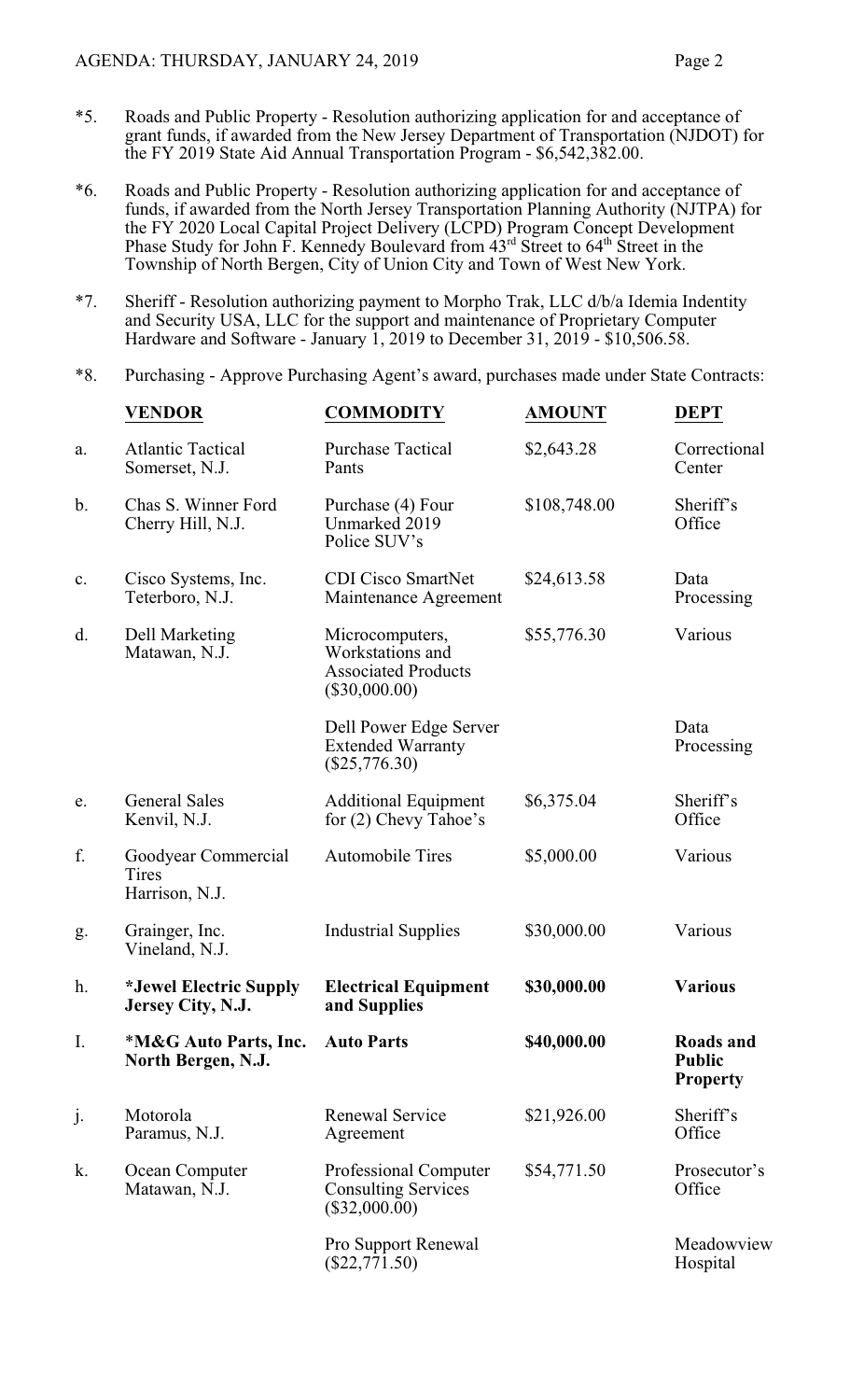| 1. | <b>**SHI International</b><br>Somerset, N.J. | <b>Purchase New Servers</b><br>(\$432,516.00)                  | \$442,377.00 | Data<br><b>Processing</b> |
|----|----------------------------------------------|----------------------------------------------------------------|--------------|---------------------------|
|    |                                              | <b>Renewal Licenses</b><br><b>Subscription</b><br>(\$9,861.00) |              | Data<br><b>Processing</b> |
| m. | <b>Verizon Wireless</b><br>Wallingford, CT   | Cellular Telephone<br>Service & Equipment                      | \$30,000.00  | Various                   |
| n. | *WB Mason Co.<br>Secaucus, N.J.              | <b>Office Supplies</b>                                         | \$50,000.00  | <b>Various</b>            |
|    |                                              | <b>TOTAL</b>                                                   | \$902,230.70 |                           |

#### **\*Denotes: Hudson County Vendor \*\*Denotes: WBE**

\*9. Purchasing - Purchases made under The Education Services Commission of New Jersey Pricing System, formally known as "The Middlesex Regional Educational Services Commission."

|    | <b>VENDOR</b>                      | <b>COMMODITY</b>                                      | <b>AMOUNT</b> | <b>DEPT</b>  |
|----|------------------------------------|-------------------------------------------------------|---------------|--------------|
| a. | *Murray Paving<br>Hackensack, N.J. | <b>Washington Park</b><br><b>Playground Equipment</b> | \$235,614.57  | <b>Parks</b> |
|    |                                    | <b>Total</b>                                          | \$235,614.57  |              |

## **\*Denotes : SBE**

\*10. Purchasing - Purchasing made under Union County Cooperative Pricing System:

| a. | <i>*Johnston</i><br>Communication<br>Kearny, N.J. | <b>Maintenance Contract</b><br>for Keyscreen and<br><b>Nicevision Cameras</b><br>(S345, 912.00) | \$375,912.00 | Roads and<br><b>Public</b><br><b>Property</b> |
|----|---------------------------------------------------|-------------------------------------------------------------------------------------------------|--------------|-----------------------------------------------|
|    |                                                   | Telecommunication<br><b>Equipment and Services</b><br>(\$30,000.00)                             |              | <b>Various</b>                                |

**TOTAL \$375,912.00**

### **\*Denotes: Hudson County Vendor**

- \*11. Purchasing Approve Purchasing Agent's awards:
	- a. Telephone Language Interpretation Services for Hudson County Department of Corrections and Rehabilitation Center and County 911 System - five (5) replies two (2) year period - Voiance Language Services, LLC - Per Minute Flat Rate - \$0.65 (Spanish & other languages) - contract shall not exceed \$80,000.00.
	- b. To purchase High-Rise Firefighting Equipment Office of Emergency Management - one (1) reply - one (1) year period - Continental Fire  $\&$  Safety, Inc. - contract shall not exceed \$142,000.00.
	- c. Plumbing Services for Various Hudson County Departments three (3) replies two (2) year period - William J. Guarini, Inc. - contract shall not exceed \$294,000.00.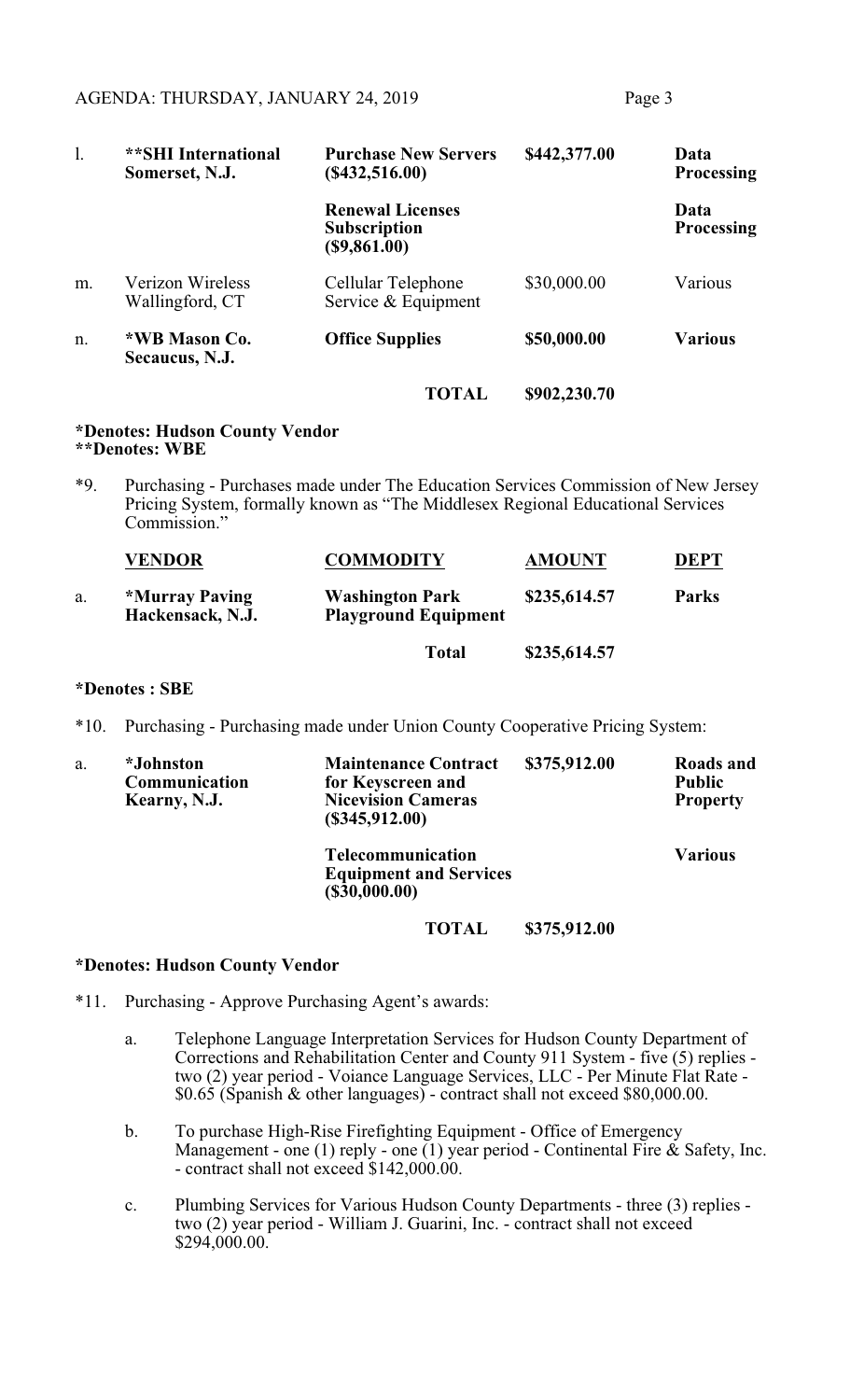- d. Special Printing Various Hudson County Departments five (5) replies one (1) year period - Fax Marketing Services - contract shall not exceed \$21,620.39; Office Penny, LLC - contract shall not exceed \$7,735.74; Concept Printing, Inc. contract shall not exceed \$3,877.92; Rare Forms, LLC - contract shall not exceed \$1,119.47; Logomania, Inc. - contract shall not exceed \$452.48; Grand Total Award \$34,806.00.
- e. Janitorial Supply (Plastic Bags) for the Department of Roads and Public Property and the Department of Parks and Recreation - four (4) replies - two (2) year period - Interboro Packaging Corp. - contract shall not exceed \$45,983.02; Central Poly Bag Corp. - contract shall not exceed \$17,947.76; Imperial Bag & Paper Co., Inc contract shall not exceed \$11,285.13; American Paper Towel - \$3,024.10 - Grand Total Award \$78,240.00.
- f. REQUEST FOR FUNDS HVAC Unit and Systems Maintenance, Repairs and Capital Improvements - Roads and Public Property - Air Systems Maintenance, Inc. - Original Contract Amount \$1,441,479.00 - Contract Fund Addition No. 1 (approved 11/20/18) - \$300,000.00 - Additional Funds Requested \$250,000.00 - New Contract Amount \$1,991,479.00.
- g. REQUEST FOR FUNDS Elevator Maintenance Various Departments Roads and Public Property - GS Elevator Industries, Inc. - Original Contract Amount \$506,320.00 - Additional Funds Requested - \$254,100.00 - New Contract Amount \$760,420.00
- \*12. Purchasing Resolution Approving Purchasing Agent's Award Construction Contract:
	- a. West Hudson Park Athletic Facility, Town of Harrison and Town of Kearny Engineering - five (5) replies - Applied Landscape Technologies - contract shall not exceed \$3,416,957.31.
- \*13. Law Resolution awarding Professional Services Contract Fair and Open Legal Services Wilentz, Goldman, Spitzer, P.A. - February 1, 2019 to January 31, 2020 - \$50,000.00.
- \*14. Finance and Administration Resolution amending Resolution Nos. 296-6-2014 and 513- 9-2018 to extend the Contract Term and to add funds to the Competitive Contract with Hindsight, Inc. for the Operation, Management, and Administration of the County's Management Information Systems and related Telecommunications Service - \$3,243,113.00.
- \*15. Family Services Resolution accepting donations from Plaza Auto Body, Inc. in support of the Hudson County Department of Family Services Summer Youth Program - January 1, 2018 to December 31, 2018 - \$1,000.00.
- \*16. Law Resolution amending Resolution 766-12-2018 adding TRC Environmental Corporation to the Qualified Respondents List to provide Environmental Engineering Services.
- \*17. Board of Chosen Freeholders Resolution authorizing contribution to the Roberto Clemente Little League of Jersey City - \$1,000.00.
- \*18. Board of Chosen Freeholders Resolution in support of proposed State Legislation that would provide Certified Volunteer Medical Professionals Immunity from Civil Liability.
- \*19. Roads and Public Property Resolution amending Resolution No. 768-12-2016 approving Purchasing Agent's Award-Construction Contract to add additional funds for the "Asbestos Abatement for Various Hudson County Facilities Hudson County, New Jersey" Jupiter Environmental Services, Inc. - \$150,000.00.
- \*20. Roads and Public Property Resolution approving an Amendment to the Agreement with A.R. James Media and the City of Jersey City for the construction and maintenance of Bus Shelters on a County owned Roadway.